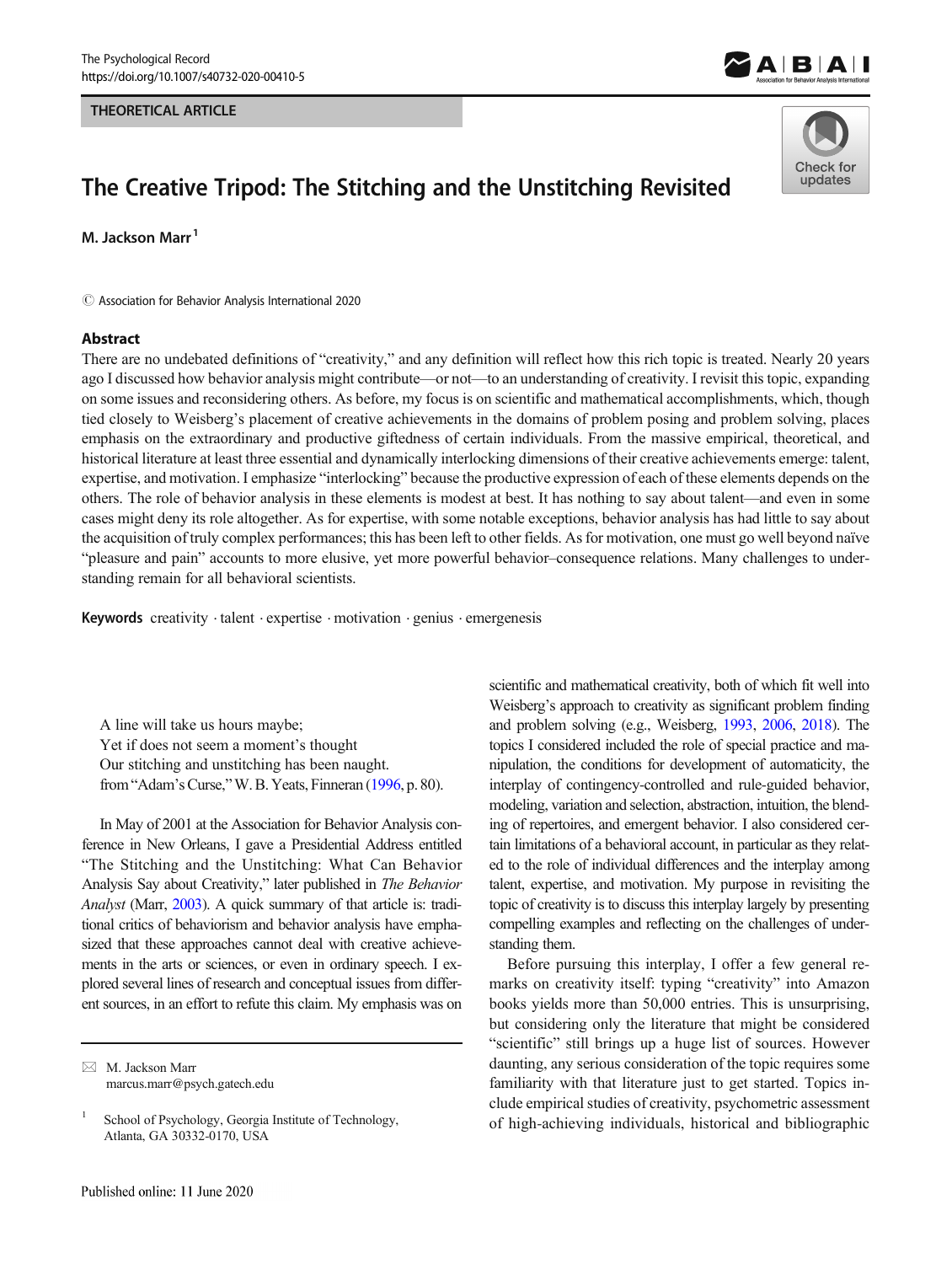studies of creative scientists and artists, studies of the acquisition and exercise of expertise, studies of prodigies, savants, and other gifted individuals, and, of course, the nature–nurture controversies, which often become quite heated (e.g., Kaufman & Sternberg, [2019](#page-5-0); Plucker, [2017](#page-5-0); Runco, [2014](#page-5-0); Simonton, [2014](#page-5-0); Sternberg & Davidson, [2005;](#page-5-0) Sternberg & Kaufman, [2018;](#page-5-0) Weisberg, [2006](#page-6-0)). As for "creativity" itself, controversy begins with seeking a workable definition. There is an enormous range of current formulations (e.g., Kaufman & Glăveanu, [2019](#page-5-0)), but I will reduce them to a small set. Some, like Weisberg [\(2006\)](#page-6-0), primarily emphasize the intentional production of a novel product; others, like Csikszentmihalyi [\(2013](#page-5-0), [2014](#page-5-0)) emphasize the social/cultural/ critical valuing of such a product as essential in defining it as a creative achievement. Still others, like Sternberg (e.g., [1999\)](#page-5-0), explore what contributes to value in a creative product. I cannot discuss all the issues and topics that are basic to any serious treatment of creativity; nonetheless, when relevant, I will refer to certain key sources.

From the outset, I should be clear that what follows is not reflective of the broad range of what might be deemed creative, or even some of those accomplishments of major significance, as ably argued, for example, by Weisberg (e.g., [2006\)](#page-6-0). Weisberg discusses such achievements as Watson and Crick's discovery of the structure of DNA, the Wright brothers' development of powered flight, Picasso's *Guernica*, and other examples, to illustrate the role of problem solving in creative products. As such, problem solving is reflective of what Weisberg deems "ordinary thinking," and, according to him, in general, creative accomplishments are not the products of "extraordinary thinking." The implication is that to the extent we understand the processes of ordinary problem solving, and to some extent we do, we can understand how certain creative products were achieved. Although Weisberg's examples, including the essentials of history, context, and even happenstance, may compellingly illustrate this, I am interested in cases where the conditions, thinking and otherwise, are "extraordinary," and for which we have far less understanding, as I shall try to relate. These conditions involve three essential and interlocking aspects: talent, expertise, and motivation.

I have selected a domain that illustrates relatively clear cases of creativity with minimal controversy, to allow for some judgment of the necessary—but certainly not sufficient—conditions for creative achievements to be recognized by anyone who knows something of the domain—and even many who don't. My examples come from outstanding accomplishments in mathematics and physics over the last century or so. Although there are many names to choose from, all the cases with which I am familiar show similar patterns.

I recognize the artificiality of treating my three essential and interlocking elements—talent, expertise, and motivation—in separate sections, given that none of them functions in isolation. Nevertheless, I begin with talent, one

aspect that clearly characterizes the accomplishments of the examples I present. You will also see how the other two, expertise and motivation, are enfolded into the examples. I should also emphasize that all these elements are identified by *behaviors*.

#### Talent

I am using "talent" in the sense of a demonstrable display of behaviors considered by others as remarkable in both their quality and their early age of appearance (e.g., Sternberg & Davidson, [2005\)](#page-5-0). Another term commonly used is "gifted," and I will not argue over possible differences between this term and talent and use them interchangeably. Of course, terminology and definitions vary considerably and, however used, talent is likely the most disputable of my three, largely due to its central place in the nature–nurture battles. Most researchers in creativity and expertise acknowledge the role of talent in some way and take it to be, at least in part, a reflection of complex "emergenic" and epigenetic processes that are little understood, but for which there is compelling evidence (e.g., Lykken, [1982](#page-5-0), [1998;](#page-5-0) Lykken, McGue, Tellegen, & Bouchard, [1992](#page-5-0); Simonton, [1999](#page-5-0), [2001](#page-5-0), [2005\)](#page-5-0). Though there are various cases and complications, the essence of extreme giftedness reflects both the *multiplicative* expression of polygenetic factors underlying particular traits and complex developmental processes that may control genetic expression. Such dynamics display highly skewed distributions—these gifted individuals are not simply far out on some normal distribution continuum; rather, their particular configurations of factors yield unique, asymmetric distributions. Moreover, as opposed to some additive contribution, the multiplicative aspects of gene expression mean that if one factor is missing, then the processes leading to giftedness fail.

However mysterious, I, for one, believe that the evidence supporting the concept of giftedness is overwhelming, including my own experiences with those undoubtedly gifted.<sup>1</sup> But others, notably Ericsson (e.g., [2014](#page-5-0)), appear to discount the concept altogether. For example, Ericsson finds little scientific evidence in his studies for the essential role of some particular hereditary configuration to accomplishment, however remarkable in quality or early appearance. (But see Macnamara et al., [2018.](#page-5-0)) He has been labeled a "radical environmentalist," a view often and unfairly attributed to behavior analysts, though, in truth, I have known some in our field who hold such a view. Without question, assuming that the role of something called talent exists, its flowering requires a set of

<sup>&</sup>lt;sup>1</sup> In the late 1990s and early 2000s I was a southeastern regional judge in the national Siemens-Westinghouse Science Talent Search (sadly, now defunct). I was privileged to interview at depth many remarkably talented and creative high school students.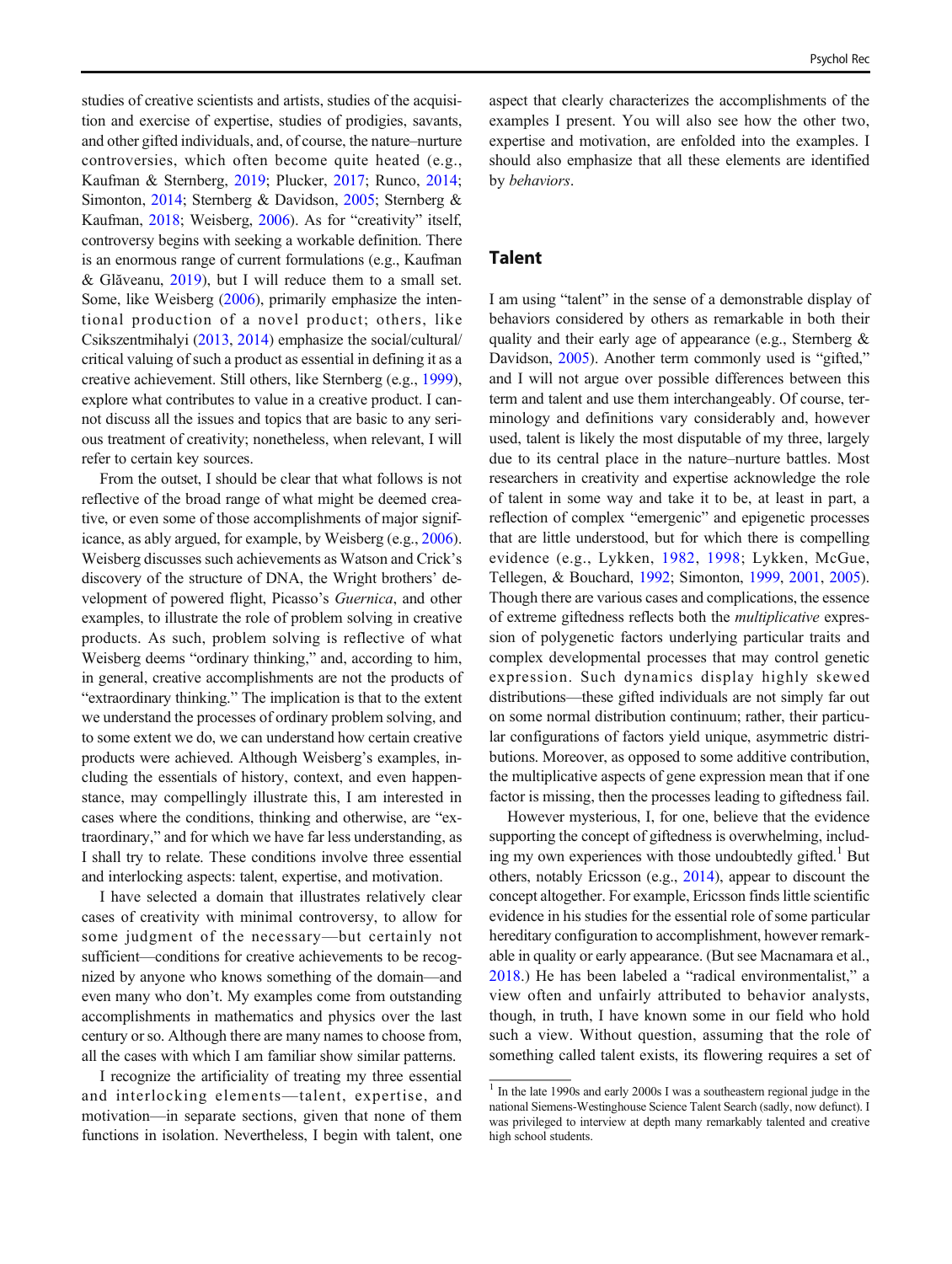supporting and amplifying conditions in the social/cultural milieu: acknowledgement and encouragement by family and colleagues, proper tutoring, and a host of other conditions and contingencies, all of which we may call "the environment."

As for evidence, there are many sources, starting with Julian Stanley's [\(1996\)](#page-5-0) groundbreaking studies of the mathematically gifted, and these have been followed up extensively by David Lubinski and his colleagues (e.g., Kell & Lubinski, [2014\)](#page-5-0). In addition, there are numerous psychometric studies of scientific talent and eminence, including Eysenck ([1995](#page-5-0)) on genius, the previously cited studies on emergenesis and epigenetics, and many other papers on giftedness (e.g., Morelock, [1996](#page-5-0); Kaufman, [2013](#page-5-0); Simonton, [2014](#page-5-0); Sternberg & Davidson, [2005](#page-5-0)).

Below, I will provide a few examples that illustrate what I consider "talent," the expression of which goes far beyond any conceivable nurturing environment, however necessary. Karolyi and Winner ([2005\)](#page-5-0), in their chapter on "Extreme Giftedness," characterize such children as "(1) precocious in their domain of ability, (2) they are passionate about and have a rage to master that domain, (3) they think, learn, and solve problems in ways that are qualitatively different from typical children, and (4) they are aware of being different from others" (p. 378). The expression of these features continues for those who go on to major accomplishments in their respective fields, as amply illustrated by the following examples.<sup>2</sup>

*Julian Swinger*, a Nobel Prize-winning physicist, he published a paper in the *Physical Review* at 17, but wrote his first paper on quantum electrodynamics at 16 (Schweber, [1994](#page-5-0)).

*Freeman Dyson* at 14 spent his Christmas vacation working through Piaggio's *Differential Equations*, solving all of its more than 700 problems (Dyson, [1979\)](#page-5-0). To get some idea of Dyson's accomplishments, such a book (though modernized in methods and presentation) might be used today for a late sophomore or early junior-level course for physics or engineering students who would typically be 20 or more years old and would have already taken nearly 2 years of calculus. Moreover, they would not be required to solve *all* the problems, only a small sample—many of the more difficult problems would require considerable ingenuity to solve.

*Richard Feynman*, as a 15-year-old high-school student, taught himself mathematics by working through standard texts

in trigonometry, the calculus, and well-beyond, keeping elaborate notebooks of carefully worked problems. Rather than simply looking up or copying table values and functions, he calculated logarithmic and trigonometric values directly and derived tables of integrals for himself (Mehra, [1994\)](#page-5-0).

*Srinivasa Ramanujan*, arguably the 20<sup>th</sup> century's greatest mathematician (and certainly the most mysterious), was already on his way at age 16, having spent virtually all his waking hours doing mathematics with very little tutoring. As a 16-year-old, he worked through Carr's *A Synopsis of Elementary Results in Pure and Applied Mathematics*, a compendium of some 5,000 formulas, theorems, etc., all presented largely without any indications of proof. Ramanujan supplied the proofs (Kanigel, [1991](#page-5-0)).

*Terry Tao*, a 2006 Fields medalist (the "Nobel Prize" in mathematics) and MacArthur ("genius grant") prize winner, scored 760 on the SAT math test when 8 years old and earned his PhD at 20. He has made deep contributions to many areas of mathematics (Kell & Lubinski, [2014;](#page-5-0) Tao, [2020](#page-5-0)). Another Fields medal winner, Timothy Gowers, had this to say about Tao:

Tao's mathematical knowledge has an extraordinary combination of breadth and depth: he can write confidently and authoritatively on topics as diverse as partial differential equations, analytic number theory, the geometry of 3-manifolds, nonstandard analysis, group theory, model theory, quantum mechanics, probability, ergodic theory, combinatorics, harmonic analysis, image processing, functional analysis, and many others. Some of these are areas to which he has made fundamental contributions. Others are areas that he appears to understand at the deep intuitive level of an expert despite officially not working in those areas. How he does all this, as well as writing papers and books at a prodigious rate, is a complete mystery. It has been said that David Hilbert was the last person to know all of mathematics, but it is not easy to find gaps in Tao's knowledge, and if you do then you may well find that the gaps have been filled a year later. (Tao, [n.d.](#page-5-0))

At age 16, *Marc Kac*, an eminent mathematician known mostly for his work in probability theory, took on the problem of solving the cubic equation. Though this problem had been solved by Cardano in the  $16<sup>th</sup>$  century, the proof was unknown to Kac. After what he describes as a "virus of obsession" working all day from morning until night filling reams of paper, he succeeded in formulating an original proof. Kac [\(1987\)](#page-5-0) is also known for a famous quote:

In science as well as other fields of human endeavor there are two kinds of genius: the "ordinary" and the "magicians." An ordinary genius is a fellow that you and I would be just as good as, if we were only many

<sup>&</sup>lt;sup>2</sup> One reviewer rightly pointed to the lack of women in my list. Of course there are, and have been, many women mathematicians and scientists of historic accomplishment, such as Hypatia, Sophie Germain, Ada Byron Lovelace, Sofia Kovalevskaya, Emmy Noether, Marie and Irène Curie, Lise Meitner, Katherine Johnson, and Maryam Mirzakhani, to name but a few. In my attempt to document extraordinary abilities in mathematics at very early ages, I could find little relevant biographical detail for these women. In some cases, they may have shown giftedness at an early age, but in other more artistic and literary domains (e.g., music, languages, writing). It is sad that many women were discouraged, if not outright banned, from mathematical and scientific pursuits, and came to achieve these later than they might otherwise have. Given such barriers, the achievements are all the more remarkable.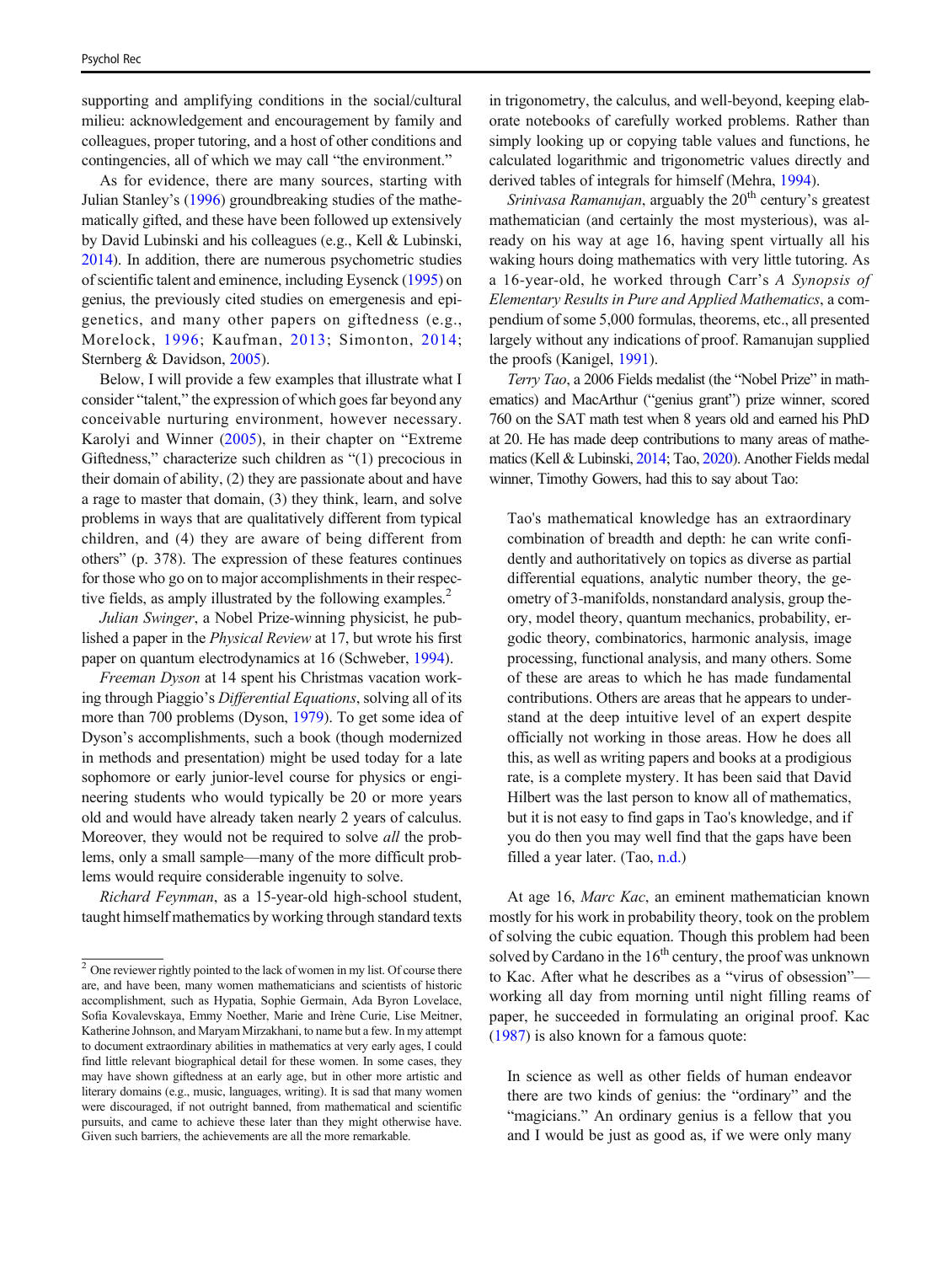times better. There is no mystery as to how his mind works. Once we understand what he has done, we feel certain that we, too, could have done it. It is different with the magicians. They are, to use mathematical jargon, in the orthogonal component of where we are and the working of their minds is for all intents and purposes incomprehensible. Even after we understand what they have done, the process by which they have done it is completely dark. (p. xxv)

Ramanujan, Feynman, Einstein, Tao, and a very few others were clearly magicians. And speaking of magicians: Perhaps the most remarkable of all, *John von Neumann*, who many consider a talent far beyond genius, some speaking of him as one at a higher stage of human development, further evolved than the rest of us—"a demigod who had made a detailed study of humans and could imitate them perfectly" (Heims, [1980,](#page-5-0) p. 26) is but one description. By the age of 6 he could divide or multiply two 8-digit numbers in his head and speak ancient Greek. Eugene Wigner, himself a Nobel laureate in physics, described his boyhood friend: "One had the impression of a perfect instrument whose gears were machined to mesh accurately to a thousandth of an inch" (Heims, [1980,](#page-5-0) p. 26). At their first meeting, when von Neumann was 15, the mathematician Szegö was so astounded by the boy's mathematical talent that he was moved to tears. His memory was prodigious, faultless, and enduring. Von Neumann's contributions in pure and applied mathematics included set theory, quantum mechanics, game theory, economics, computing, atomic weapons design, and many others. The range and significance of these creative achievements remain without peer, and are likely never to be equaled by any individual.

These kinds of examples can be greatly expanded, but all give hints of some of the essential factors we see in great accomplishments in mathematics and physics. They clearly illustrate the three major features of talent, expertise, and, in Kac's words, the "virus of obsession" in mastering a domain.

## Expertise

As the above examples illustrate, significant accomplishments in any domain require the acquisition and exercise of extensive and complex repertoires that define what it means to be an expert (e.g., Ericsson, Hoffman, Kozbelt, & Williams, [2018](#page-5-0); Hambrick, Campitelli, & Macnamara, [2018\)](#page-5-0). Ericsson has been a major figure in his emphasis on intensive, relentless, obsessive, disciplined, devoted, and deliberate practice over many cumulative hours (typically 10,000—a variation of Chase and Simon's 10-year rule (Chase & Simon, [1973](#page-5-0); see also Hayes, [1989](#page-5-0)) to achieve true expertise and major creative achievements. Such practice requires ever-increasing challenges to current levels of performance, not merely practicing

what one can already do. Although one might cavil about the numbers here, especially in a field like mathematics, there is no debating that for those considered the greatest in the field, infection by the "virus of obsession" from an early age in doing mathematics is virtually universal, as my above examples illustrate (but see note 2).

There is the fundamental question of just how practice of the sort described by Ericsson works to achieve its ends. With some exceptions,<sup>3</sup> behavior analysts have shown little interest in the acquisition of complex skills of the sort illustrated in my discussion of talent, though I have discussed some potential contributions from behavior analysis in my earlier article and elsewhere (Marr, [2003](#page-5-0), [2015;](#page-5-0) see also Winston & Baker, [1985\)](#page-6-0). No doubt, processes such as contingency adduction, resurgence, relational framing, multiple exemplar training, complex and dynamic interactions between contingencycontrolled and rule-guided behavior, behavioral variation in conjunction with selection, fluency-building, repertoire melding, and other less-understood mechanisms play important roles in the acquisition and expression of the huge repertoires attained from proper practice. Here is what I said in 2003:

...I've indicated how basic behavioral processes of response-differentiation and stimulus control can result in complex stochastic and dynamic webs of associative links that may, in turn, engender novel behavior. One can think of a spider web where a slight tug at any one point may exert variations in effects at many distant points. This dynamical web is continually modified and extended through intensive, long-term interaction with a knowledge domain providing not simply an enormous repertoire of knowledge and skills, but automaticity at least to the level of elaborate relational, rule, and heuristic-based performances. These performances act functionally as if directly controlled by the contingencies related to the problem at hand. Given these conditions, a person's ability to manipulate the domain to generate problems as well as their solutions will to the uninitiated appear as astoundingly magical. Arthur C. Clarke once said that any sufficiently advanced technology would be indistinguishable from magic. (p. 25)

Of immense importance is that from this vast repertoire emerges *intuition*. (e.g., Marr, [2003](#page-5-0), [2015](#page-5-0)) As I pointed out in my earlier article, "Even the creator may not appreciate what such a history may engender. The literature on creativity is replete with autobiographical descriptions of creative acts

<sup>3</sup> Many behavior analysts would immediately cite Skinner's *Verbal Behavior* ([1957](#page-5-0)) as a major exception; indeed, verbal behavior is the most complex behavior we know about. But as important as this work is (anyone interested in creativity should review Part IV), there is relatively little detailed treatment of *acquisition*.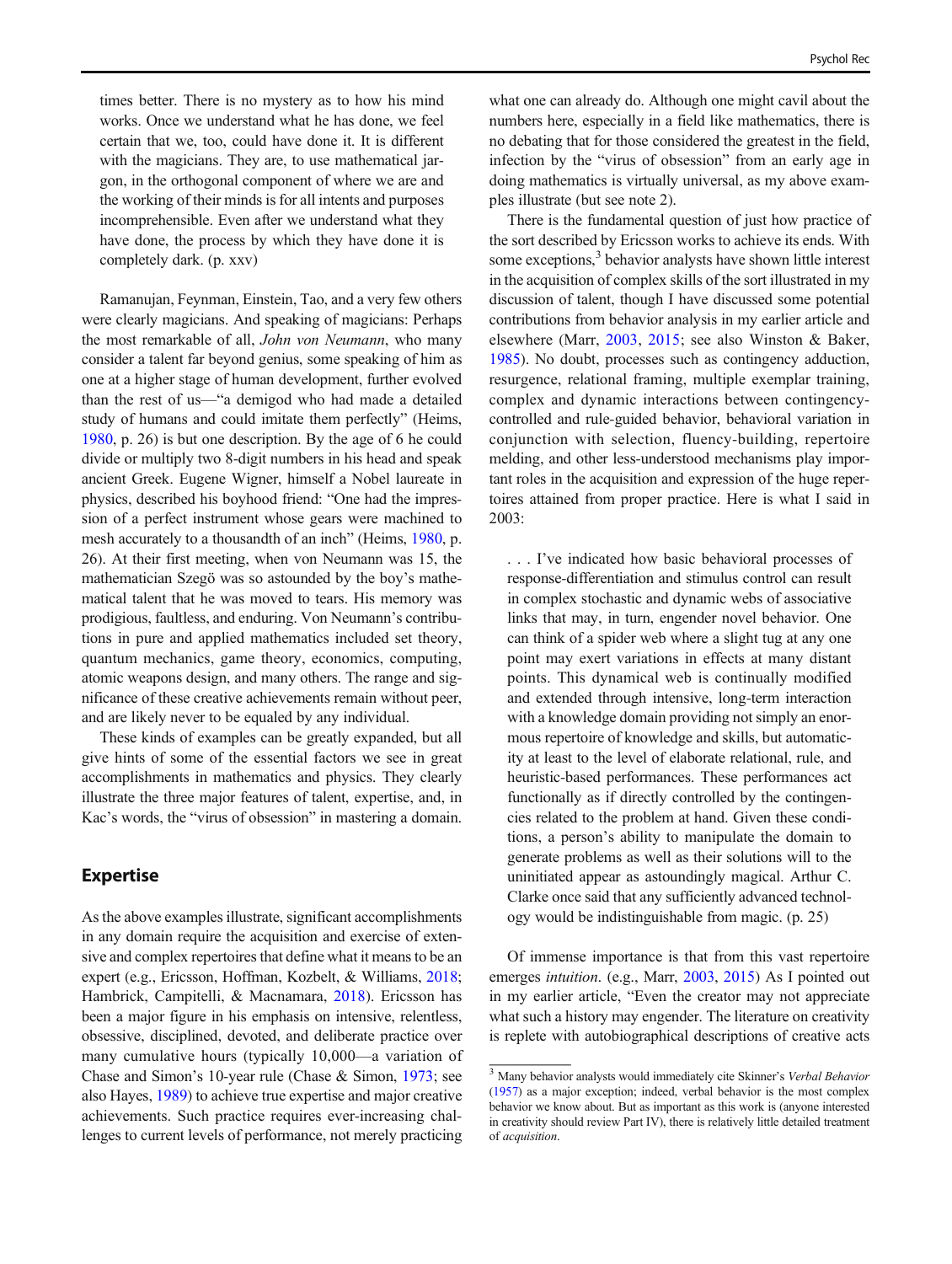that seem startling to the creator, as well as others, because the sources are lost to them in a sea of experience" (Marr, [2003](#page-5-0), p. 24).

## **Motivation**

This word can elicit frowns from some behavior analysts, but even the most orthodox admit the role of establishing or motivational *operations* as antecedent to the actions of many contingencies. But, this is a highly constrained view of behavior–consequence relations that barely conceals a traditional "pleasure versus pain" perspective on consequent events. It is as if one had hardly left the contexts of delivering discrete events like rat pellets or M&Ms. More recently, emphases have been placed on PIEs (phylogenetically important events), as if we could only understand complex human behavior by tracing it back to biological selection through such events (e.g., Baum, [2012\)](#page-5-0). No one will dismiss feeding, drinking, sheltering, foraging, mating, nurturing, sleeping, predator-avoiding, and other PIE-related behaviors as being unessential to proper living, but to invoke these as primary in addressing the sorts of behaviors I have discussed would remind me of the many "just-so" stories told by some evolutionary psychologists. Of course, evolutionary mechanisms had to play significant roles in brain development and accompanying capacities for curiosity, problem solving, abstraction, and other behaviors relevant to creative expression, but the details of how these emerged are matters for considerable debate (see, e.g., Kozbelt, [2019\)](#page-5-0). However, the multiplicative, emergenic hypothesis of extreme giftedness discussed earlier, correctly predicts that such abilities are *not* transmitted to offspring, in other words, do not run in families. Thus, there are no mechanisms for adaptive selection—such gifted individuals are evolutionary dead ends. Of course, there are cases where eminence appears to run in families, but the level of giftedness I have emphasized seems truly exceptional.

One source of controversy here is the "intrinsic" versus "extrinsic" sources of motivational control in creative accomplishment (Amabile, [2018](#page-5-0)). Although no one doubts the role of intrinsic sources, extrinsic recognition has also been important to most, if not all, the individuals I have discussed. The literature reveals a long and contentious battle concerning the relative roles of intrinsic and extrinsic conditions and consequences on creative behavior. Although this is not the place to review this battle, I will note that some, like Amabile—who had originally emphasized that extrinsic reinforcers only discourage or suppress creative activities—have come to recognize the subtleties and complexities of behavior–contingency interactions and variations in contexts in addressing this issue. In my examples, the obsessive devotion to mastering fields like mathematics and physics from an early age clearly reflects what most would label "intrinsic" motivation, but this conclusion oversimplifies the case. Not only is there typically a supportive environment of parents, tutors, colleagues, and others, but, given sufficient talent, the better we are at doing something, the more we tend to do it—a dynamic interplay between effort and accomplishment. The background process here is being *effective*, gaining or being in control of our environment to achieve both value and truth (Higgins, [2012\)](#page-5-0). Just how "motivational operations" apply to such a phenomenon as "the rage to master" is unclear to me.

I have already emphasized the dynamic interlocking of talent, expertise, and motivation in significant creative accomplishment. What I am calling motivation is not confined to some antecedent or establishing operations, but rather it is a condition endemic to the process itself and manifested in a number of ways. First, motivation can be seen in the early and relentless curiosity about the world and particular domains within it, such as mathematics and science. Second, there is the obsessive devotion to mastery of a domain—hours, days, months, and years of intense focus to gain those skills needed. As already mentioned, Ericsson has emphasized the immense hard work needed to achieve mastery; furthermore, he appears to believe most all of us might attain such skills if only we worked hard enough. But I think that the effects of proper practice will differ substantially depending on *who* is practicing—a von Neumann versus most anyone else, for an example. Even the so-called 10,000-hour rule may not apply many extremely gifted individuals can achieve outstanding results in far less time, as illustrated in my brief case studies. It is clear that gains through practice are reflected in individual differences in talents (e.g., Macnamara et al., [2018\)](#page-5-0).

Still, the perseverative passion in gaining immense repertoires is only a start. It is also manifested in the exercise of problem finding and solving. Here is a quote from Andrew Wiles, the mathematician who, working alone for 7 years, finally proved Fermat's Last Theorem:

One enters the first room of the mansion and it's dark. Completely dark. One stumbles around bumping into furniture, but gradually you learn where each piece of furniture is. Finally, after six months or so, you find the light switch, turn it on, and suddenly it's all illuminated. You can see exactly where you were. Then you move into the next room and spend another six months in the dark. So each of these breakthroughs, while sometimes they're momentary, sometimes over a period of a day or two, they are the culmination of, and couldn't exist without, the many month's of stumbling in the dark that precede them. (Singh, [1997,](#page-5-0) pp. 236–237)

How do we understand such devotion? I am sure we are in the dark too.

Of course, being in the dark about the processes I have discussed in this article does not assign them to "magic" in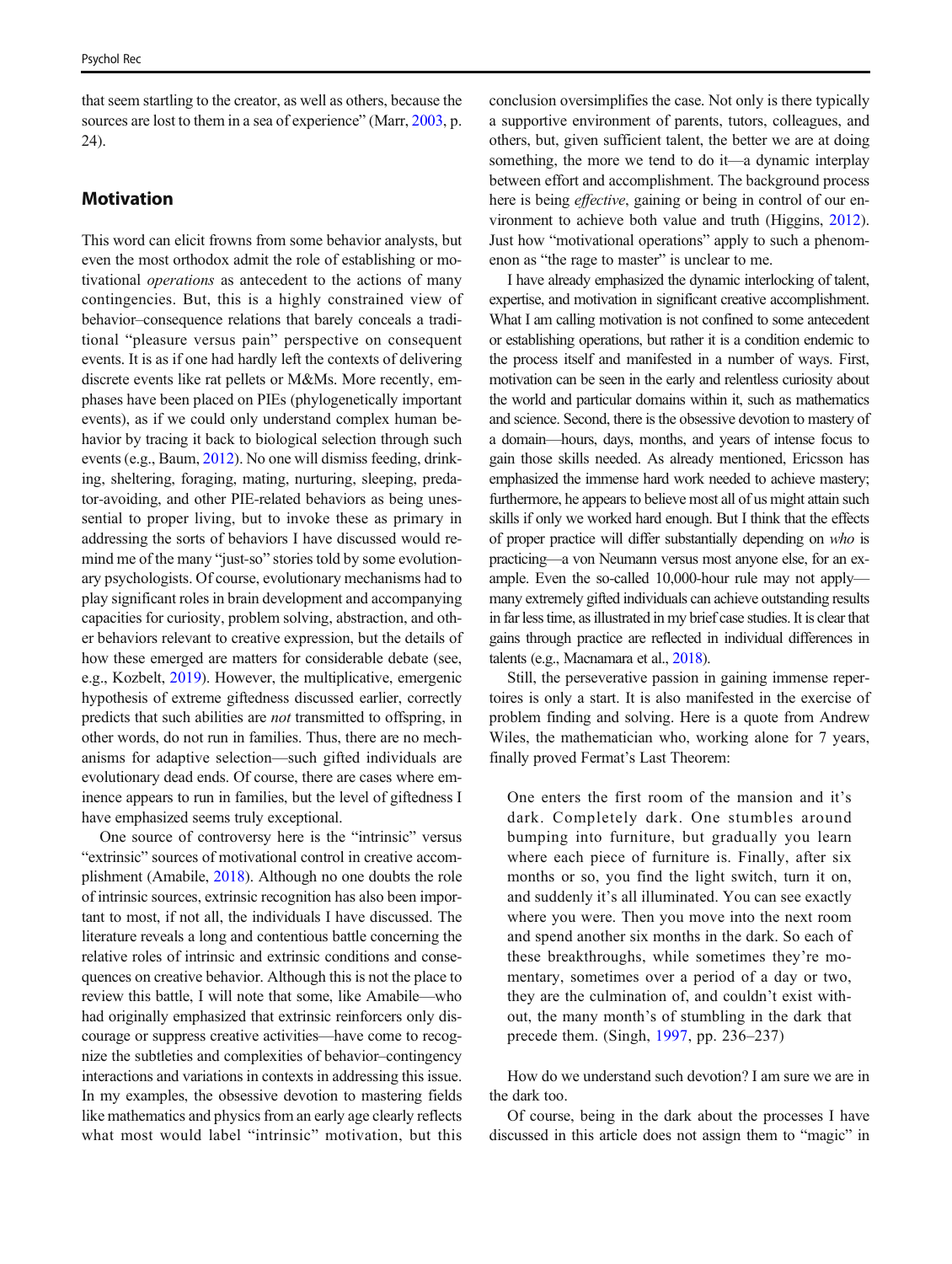<span id="page-5-0"></span>some transcendental and unfathomable sense. I (and others) have used that word only in the sense that there are mysteries to be addressed that currently confound us—behavior analysts and everyone else alike. But scientists need mysteries to thrive—to look zealously and creatively behind Nature's curtain to see how her tricks are done.

Availability of Data and Materials Not Applicable

Compliance with Ethical Standards On behalf of all authors, the corresponding author states that there is no conflict of interest.

#### References

- Amabile, T. M. (2018). Creativity and the labor of love. In R. L. Sternberg & J. C. Kaufman (Eds.), *The nature of human creativity* (pp. 1–15). New York, NY: Cambridge University Press.
- Baum, W. M. (2012). Rethinking reinforcement: allocation, induction, and contingency. *Journal of the Experimental Analysis of Behavior, 97*, 101–124.
- Chase, W. G., & Simon, H. A. (1973). Perception in chess. *Cognitive Psychology, 4*, 55–81.
- Csikszentmihalyi, M. (2013). *Creativity: The psychology of discovery and invention*. New York, NY: Harper Perennial.
- Csikszentmihalyi, M. (2014). The systems model of creativity and its applications. In D. K. Simonton (Ed.), *The Wiley handbook of genius* (pp. 533–545). Malden, MA: Wiley Blackwell.
- Dyson, F. (1979). *Disturbing the universe*. New York, NY: Basic Books.
- Ericsson, K. A. (2014). Creative genius: A view from the expertperformance approach. In D. K. Simonton (Ed.), *The Wiley handbook of genius* (pp. 321–349). Malden, MA: Wiley Blackwell.
- Ericsson, K. A., Hoffman, R. R., Kozbelt, A., & Williams, A. M. (Eds.). (2018). *The Cambridge handbook of expertise and expert performance* (2nd ed.). New York, NY: Cambridge University Press.
- Eysenck, H. (1995). *Genius*. New York, NY: Cambridge University Press.
- Finneran, R. J. (Ed.). (1996). The collected poems of W. B. Yeats (2nd ed.). New York, NY: Simon & Schuster Inc.
- Hambrick, D. Z., Campitelli, G., & Macnamara, B. N. (Eds.). (2018). *The science of expertise*. New York, NY: Routledge.
- Hayes, J. R. (1989). *The complete problem solver*(2nd ed.). Hillsdale, NJ: Lawrence Erlbaum Associates.
- Heims, S. J. (1980). *John von Neumann and Norbert Weiner*. Cambridge, MA: MIT Press.
- Higgins, E. T. (2012). *Beyond pleasure and pain: How motivation works*. New York, NY: Oxford University Press.
- Kac, M. (1987). *Enigmas of chance*. Berkeley: University of California Press.
- Kanigel, R. (1991). *The man who knew infinity*. New York, NY: Charles Scribner's Sons.
- von Karolyi, C., & Winner, E. (2005). Extreme giftedness. In R. J. Sternberg & J. E. Davidson (Eds.), *Concepts of giftedness* (pp. 377–394). New York, NY: Cambridge University Press.
- Kaufman, S. B. (Ed.). (2013). *The complexity of greatness*. New York, NY: Oxford University Press.
- Kaufman, S. B., & Glăveanu, V. P. (2019). A review of creativity theories: What questions are we trying to answer? In J. C. Kaufman & V. P. Glăveanu (Eds.), *The Cambridge handbook of creativity*. New York, NY: Cambridge University Press.

Psychol Rec

- Kaufman, J. C., & Sternberg, R. J. (Eds.). (2019). *The Cambridge handbook of creativity* (2nd ed.). New York, NY: Cambridge University Press.
- Kell, H. J., & Lubinski, D. (2014). The study of mathematically precocious youth at maturity. In D. K. Simonton (Ed.), *The Wiley handbook of genius* (pp. 397–421). Malden, MA: John Wiley & Sons.
- Kozbelt, A. (2019). Evolutionary approaches to creativity. In J. C. Kaufman & R. J. Sternberg (Eds.), *The Cambridge handbook of creativity* (2nd ed., pp. 109–131). New York, NY: Cambridge University Press.
- Lykken, D. T. (1982). Research with twins: The concept of emergenesis. *Psychophysiology, 19*, 361–373.
- Lykken, D. T. (1998). The genetics of genius. In A. Steptoe (Ed.), *Genius and the mind: Studies of creativity and temperament in the historical record* (pp. 15–37). New York, NY: Oxford University Press.
- Lykken, D. T., McGue, M., Tellegen, A., & Bouchard, T. J. (1992). Emergenesis: Genetic traits that may not run in families. *American Psychologist, 47*, 1565–1577.
- Macnamara, B. N., Hambrick, D. Z., Frank, D. J., King, M. J., Burgoyne, A. P., & Meinz, E. J. (2018). The deliberate practice view: An evaluation of definitions, claims, and empirical evidence. In D. Z. Hambrick, G. Campitelli, & B. N. Macnamara (Eds.), *The science of expertise* (pp. 150–168). New York, NY: Routledge.
- Marr, M. J. (2003). The stitching and the unstitching: What can behavior analysis have to say about creativity? *The Behavior Analyst, 26*, 15– 27.
- Marr, M. J. (2015). Mathematics as verbal behavior. *Behavioural Processes, 113*, 75–80.
- Mehra, J. (1994). *The beat of a different drum*. New York, NY: Oxford University Press.
- Morelock, M. J. (1996). On the nature of giftedness and talent: Imposing order on chaos. *Roeper Review, 19*, 4–12.
- Plucker, J. A. (Ed.). (2017). *Creativity and innovation*. Waco, TX: Prufrock Press.
- Runco, M. A. (2014). *Creativity* (2nd ed.). Waltham, MA: Academic Press.
- Schweber, S. S. (1994). *QED and the men who made it*. Princeton, NJ: Princeton University Press.
- Simonton, D. K. (1999). *Origins of genius*. New York, NY: Oxford University Press.
- Simonton, D. K. (2001). Talent development as a multidimensional, multiplicative, and dynamic process. *Current Directions in Psychological Science, 10*, 39–43.
- Simonton, D. K. (2005). Genetics of giftedness. In R. J. Sternberg & J. E. Davidson (Eds.), *Conceptions of giftedness* (2nd ed., pp. 312–326). New York, NY: Cambridge University Press.
- Simonton, D. K. (Ed.). (2014). *Wiley handbook of genius*. Malden, MA: Wiley Blackwell.
- Singh, S. (1997). *Fermat*'*s enigma*. New York, NY: Walker.
- Skinner, B. F. (1957). *Verbal behavior*. New York, NY: Appleton-Century-Crofts.
- Stanley, J. C. (1996). In the beginning: The study of mathematically precocious youth. In C. P. Benbow & D. Lubinski (Eds.), *Intellectual talent: Psychometric and social issues* (pp. 225–235). Baltimore, MD: Johns Hopkins University Press.
- Sternberg, R. J. (1999). *Handbook of creativity*. New York, NY: Cambridge University Press.
- Sternberg, R. J., & Davidson, J. E. (Eds.). (2005). *Conceptions of giftedness* (2nd ed.). New York, NY: Cambridge University Press.
- Sternberg, R. J., & Kaufman, J. C. (Eds.). (2018). *The Cambridge handbook of creativity* (2nd ed.). New York, NY: Cambridge University Press.
- Tao, T. (n.d.). Terrance Tao. *Wikipedia.* Retrieved from [https://en.](https://doi.org/https://en.wikipedia.org/wiki/Terrance_Tao) [wikipedia.org/wiki/Terrance\\_Tao.](https://doi.org/https://en.wikipedia.org/wiki/Terrance_Tao) Accessed 6 June 2020
- Weisberg, R. W. (1993). *Creativity: Beyond the myth of genius*. New York, NY: W. H. Freeman.